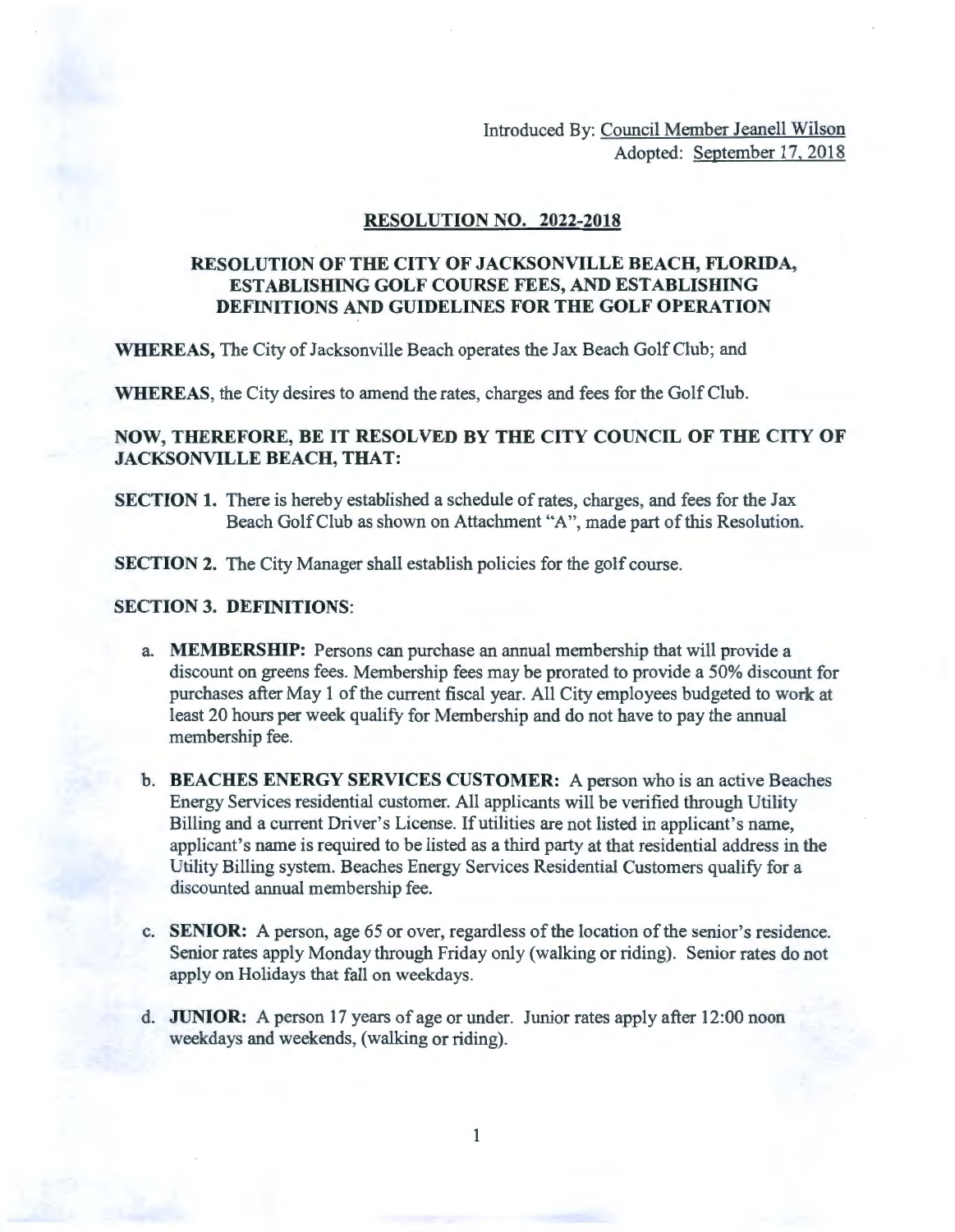- e. WALKING: Walking is allowed anytime on weekdays. On weekends, walking is only allowed after 12 noon.
- f. FOOD AND BEVERAGE POLICY: All purchases of food and beverages consumed at the golf course must be made through the golf course concessionaire. Consumption of food and beverages purchased through outside sources is not allowed.
- g. GOLF ASSOCIATIONS: Groups recognized by the City of Jacksonville Beach Golf Course. Tee times are reserved in advance for their use. However, tournaments, holidays or course maintenance may cause a deviation in their schedule. The golf course manager and/or golf course superintendent can alter these times to work in the best interests of the golf course. Special rates require prior written approval of the City Manager. The recognized associations are Men's, Ladies, Seniors, and Juniors.
- h. HOLIDAYS: Weekend Rate applies to certain Holidays. Golf cart usage will be required prior to 12:00 on all holidays. The golf course is closed on Christmas Day, December 25. The following holidays are recognized for this purpose:
	- 1. Memorial Day
	- 2. Independence Day
	- 3. Labor Day
	- 4. Thanksgiving Day
	- 5. Friday after Thanksgiving Day
- i. **AFTERNOON RATE:** Lower rate charged in the afternoon as an incentive to increase player count. Afternoon rate will start at 1 :00 pm during Daylight Savings Time and 12 noon during Eastern Standard Time.
- j. **TWILIGHT RATE:** Lower rate charged in the late afternoon as an incentive to increase player count. Twilight rate will start at 4:00 pm during Daylight Savings Time and 3:00 pm during Eastern Standard Time.
- k. TOURNAMENT: A scheduled, organized event that requires the prior written approval (to include the tournament rate) of the City Manager or his/her designated representative.
- 1. ANNUAL PASS: Prepayment of Greens Fees in advance. No new passes shall be issued as of January 1, 2002. Passes that exist on the effective date of this Resolution may be renewed on the annual anniversary of the date of purchase. Annual Pass fees are \$345 for residents and \$520 for non-residents.

#### SECTION 4. RATES

a. Rates are established as shown in Attachment A.